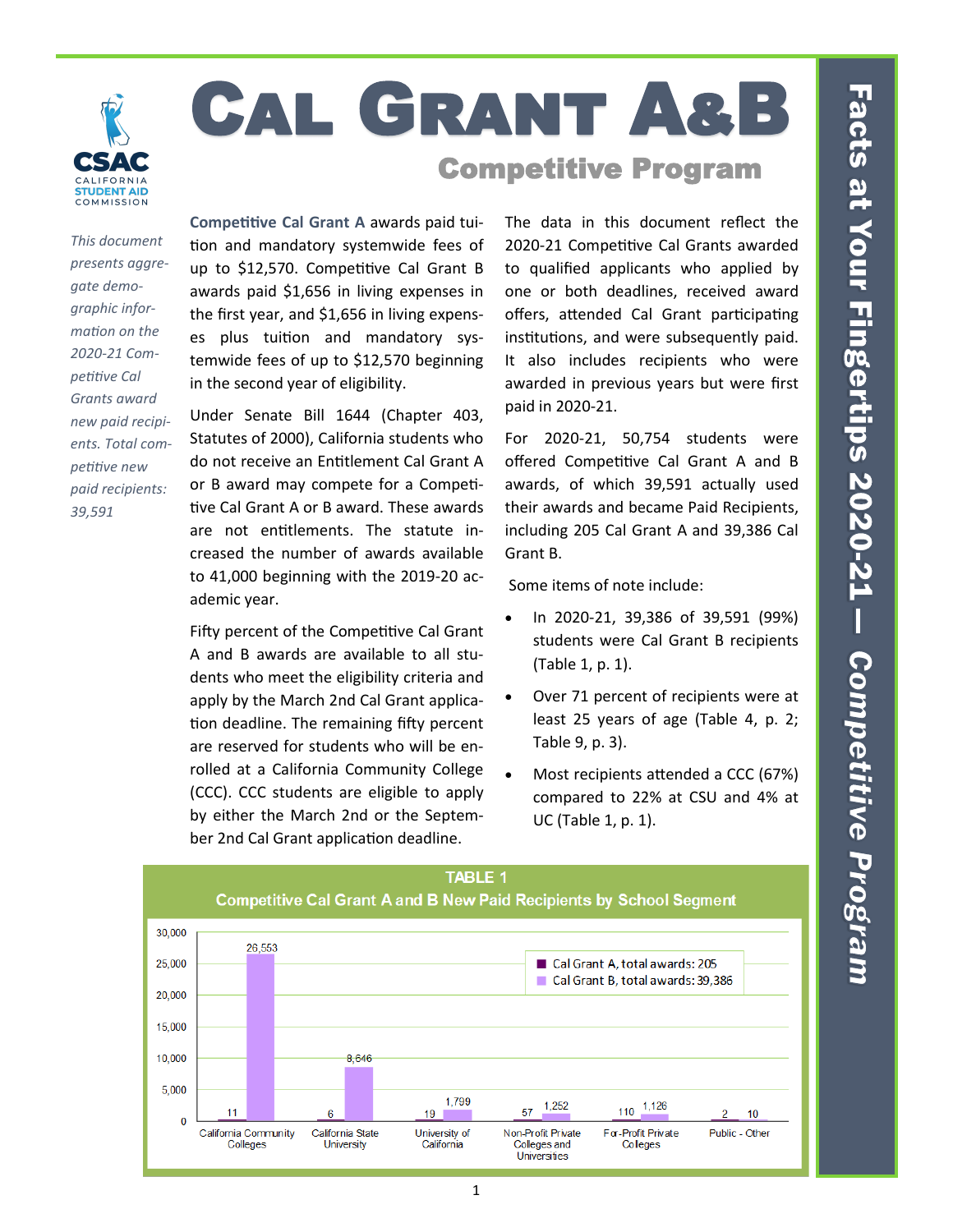Facts at Your Fingertips 2020-21

# **California Student Aid Commission**

# A **Competitive** Cal Grant

**Award requirements** include financial and basic eligibility and a minimum 3.0 high school grade point average (GPA) or a minimum 2.4 college GPA. Cal Grant A awards provide for full systemwide fees at the California State University and the University of California, as well as tuition support at non-profit and for-profit private California colleges. Of these Cal Grant A awards, 189 were made for the March 2nd deadline, while 8 percent, or 16 awards, were made for the September 2nd deadline cycle.

## **TABLE 2 Competitive Cal Grant A** Average Student Assets by Segment\*

| <b>School Segment</b>                      | Assets |
|--------------------------------------------|--------|
| <b>California Community Colleges</b>       | \$0    |
| University of California                   | \$0    |
| California State University                | \$0    |
| Non-Profit Private Colleges & Universities | \$0    |
| <b>For-Profit Private Colleges</b>         | \$9    |

\* 85 percent of new paid recipients are independent.









**Competitive Cal Grant A** 

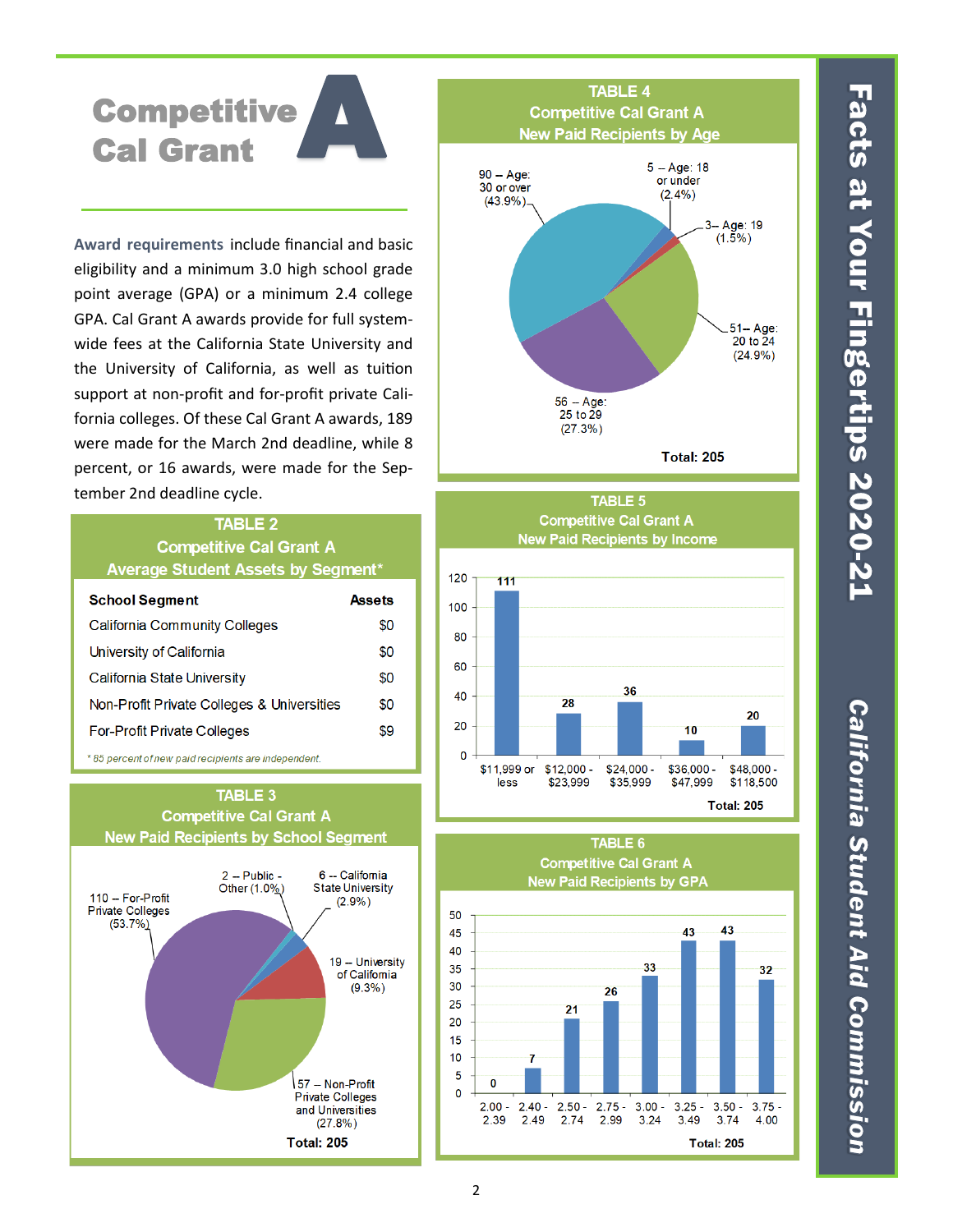B **Competitive** Cal Grant

**Award requirements** include financial and basic eligibility and a minimum 2.0 GPA. Cal Grant B awards provide up to \$1,656 for books and living expenses for first-year students. Beginning with the recipient's second year of attendance, Cal Grant B awards also help pay for tuition and fees at public or independent four-year colleges or other qualifying institutions at the same level as the Cal Grant A award. Of these Cal Grant B awards, 19,818 were made for the March 2nd deadline, while 50 percent, or 19,568 awards, were made for the September 2nd deadline.

### **TABLE 7 Competitive Cal Grant B** Average Student Assets by Segment\*

| <b>School Segment</b>                      | Assets |
|--------------------------------------------|--------|
| <b>California Community Colleges</b>       | \$88   |
| University of California                   | \$116  |
| California State University                | \$131  |
| Non-Profit Private Colleges & Universities | \$99   |
| <b>For-Profit Private Colleges</b>         | \$115  |

\*82 percent of new paid recipients are independent.